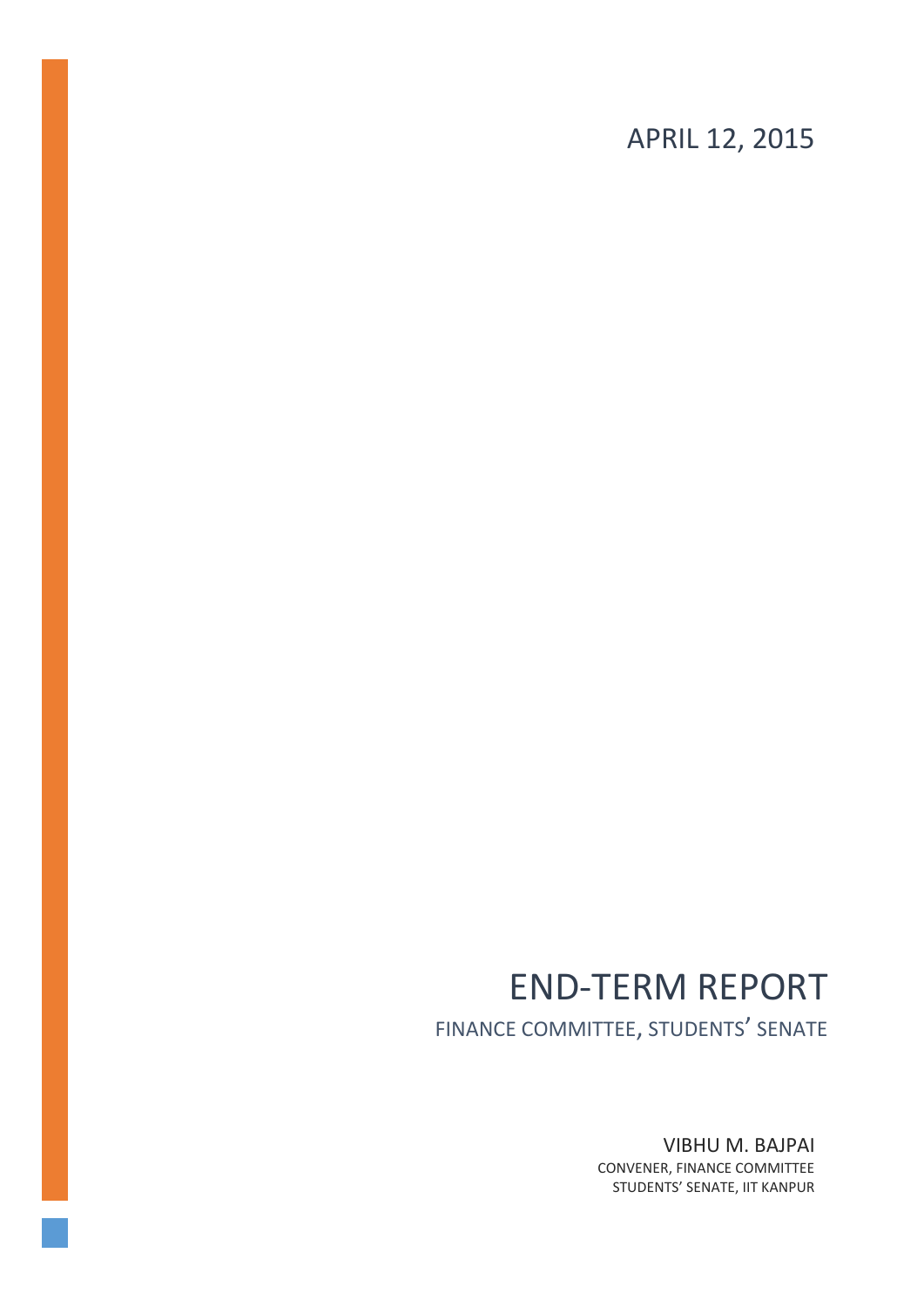## Objectives of the Finance Committee

- To estimate the expenditures of the Students' Gymkhana for the upcoming fiscal year and accordingly allocate a detailed budget to its various wings and councils
- To verify the authenticity of the bills submitted relevant to student activities and clear the funds for release
- To stay updated with the budget and if necessary, propose reallocations to the existing funds
- To oversee the finances of the institute festivals, senator seed fund and pool expenditures

## Summary of Gymkhana Expenditures

| <b>COUNCIL/HEAD</b>        | <b>BUDGET</b> | <b>INCOME</b> | <b>EXPENDITURE</b> | <b>BALANCE</b> |
|----------------------------|---------------|---------------|--------------------|----------------|
| <b>GAMES &amp; SPORTS</b>  | 758,041.00    | 453,300.00    | 1,146,705.60       | 64,635.40      |
| <b>SCIENCE &amp; TECH.</b> | 595,500.00    | 0.00          | 499,707.43         | 95,792.57      |
| <b>FILMS &amp; MEDIA</b>   | 465,000.00    | 0.00          | 271,107.39         | 193,892.61     |
| <b>PRESIDENTIAL</b>        | 463,000.00    | 85,368.00     | 334,679.95         | 213,688.05     |
| POOL (GC)                  | 400,000.00    | 0.00          | 303,131.53         | 96,868.47      |
| <b>CULTURAL</b>            | 553,000.00    | 10,000.00     | 488,412.00         | 74,588.00      |
| <b>CONVENER'S A/C</b>      | 563,000.00    | 0.00          | 426,286.20         | 136,713.80     |
| <b>BUFFER + EMERGENCY</b>  | 80,000.00     | 0             | 0                  | 80,000.00      |
| <b>GRAND TOTAL</b>         | 3,877,541.00  | 548,668.00    | 3,470,030.10       | 956,178.90     |

| <b>Name of Council</b>                  | <b>Budget Head</b> | <b>Income</b> | <b>Expenditure</b> | <b>Balance</b> |
|-----------------------------------------|--------------------|---------------|--------------------|----------------|
| <b>Games and Sports Council</b>         |                    |               |                    |                |
| Adventure club                          | 55,000.00          |               | 55,266.00          | (266.00)       |
| <b>Chess</b>                            | 12,000.00          |               | 12,000.00          | 0.00           |
| Inferno                                 | 55,000.00          |               | 54,222.00          | 778.00         |
| Josh                                    | 35,000.00          |               | 35,633.00          | (633.00)       |
| Marathon                                | 15,000.00          |               | 13,856.00          | 1,144.00       |
| Medicine                                | 20,000.00          |               | 19,792.00          | 208.00         |
| Outdoor trips                           | 100,000.00         |               | 98,891.00          | 1,109.00       |
| Physiotherapist                         | 8,000.00           |               | 7,800.00           | 200.00         |
| <b>Prizes and Blazers</b>               | 60,000.00          |               | 60,726.00          | (726.00)       |
| Refreshment                             | 8,000.00           |               | 8,891.00           | (891.00)       |
| Skating club                            | 35,000.00          |               | 35,882.00          | (882.00)       |
| Sports equipment                        | 230,000.00         |               | 229,852.60         | 147.40         |
| Stationery + Printer                    | 4,000.00           |               | 7,253.00           | (3,253.00)     |
| <b>Summer Camp</b>                      | 67,041.00          |               | 67,041.00          | 0.00           |
| Tae-Kwon-Do                             | 50,000.00          | 62,700.00     | 45,000.00          | 67,700.00      |
| <b>Track Suits</b>                      | 0.00               | 390,600.00    | 390,600.00         | 0.00           |
| Telephone bills                         | 4,000.00           |               | 4,000.00           | 0.00           |
| <b>Total</b>                            | 758,041.00         | 453,300.00    | 1,146,705.60       | 64,635.40      |
|                                         |                    |               |                    |                |
| <b>Science &amp; Technology Council</b> |                    |               |                    |                |
| Aeromodelling club                      | 85,000.00          |               | 79,269.00          | 5,731.00       |
| Astronomy club                          | 50,000.00          |               | 30,848.00          | 19,152.00      |
| <b>Business club</b>                    | 1,500.00           |               | 1,185.00           | 315.00         |
| Electronics club                        | 76,000.00          |               | 29,303.00          | 46,697.00      |
| Honorarium                              | 5,000.00           |               | 0.00               | 5,000.00       |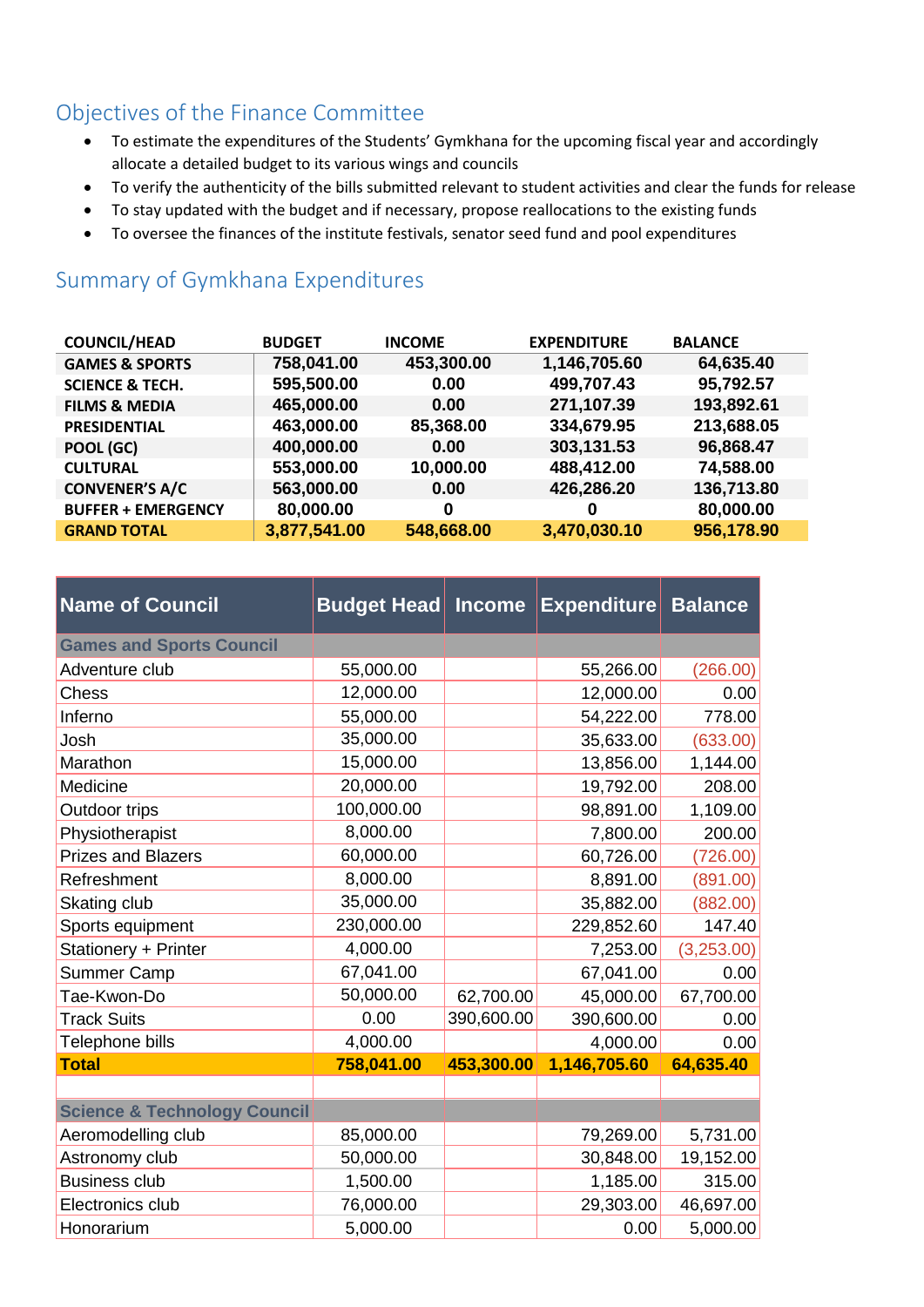| Infrastructure upgrade         | 0.00       |           | 0.00               | 0.00       |
|--------------------------------|------------|-----------|--------------------|------------|
| LHC booking                    | 3,000.00   |           | 2,497.00           | 503.00     |
| Printer                        | 6,000.00   |           | 0.00               | 6,000.00   |
| Programming club               | 6,000.00   |           | 1,657.81           | 4,342.19   |
| Refreshment                    | 1,000.00   |           | 702.00             | 298.00     |
| Robotics club                  | 89,000.00  |           | 86,954.00          | 2,046.00   |
| Stationary                     | 500.00     |           | 420.00             | 80.00      |
| <b>Takneek</b>                 | 65,000.00  |           | 55,099.00          | 9,901.00   |
| Inter-IIT                      | 105,000.00 |           | 110,411.47         | (5,411.47) |
| <b>Techkriti</b>               | 75,000.00  |           | 75,255.15          | (255.15)   |
| Telephone bill                 | 1,500.00   |           | 646.00             | 854.00     |
| <b>Tents</b>                   | 3,000.00   |           | 3,000.00           | 0.00       |
| Workshop +VH booking           | 23,000.00  |           | 22,460.00          | 540.00     |
| <b>Total</b>                   | 595,500.00 | 0.00      | 499,707.43         | 95,792.57  |
|                                |            |           |                    |            |
| <b>Films and Media Council</b> |            |           |                    |            |
| Photography Club               | 50,000.00  |           | 48,103.00          | 1,897.00   |
| <b>Animation Club</b>          | 55,000.00  |           | 23,000.00          | 32,000.00  |
| Film Club                      | 55,000.00  |           | 51,065.00          | 3,935.00   |
| <b>SFS</b>                     | 60,000.00  |           | 38,275.00          | 21,725.00  |
| <b>UDT</b>                     | 35,000.00  |           | 0.00               | 35,000.00  |
| Journalist Society             | 90,000.00  |           | 61,683.76          | 28,316.24  |
| Spectrum                       | 100,000.00 |           | 44,718.63          | 55,281.37  |
| <b>LHC Booking</b>             | 7,000.00   |           | 0.00               | 7,000.00   |
| Telephone                      | 4,000.00   |           | 0.00               | 4,000.00   |
| Stationary+Printer             | 5,100.00   |           | 4,262.00           | 838.00     |
|                                |            |           |                    |            |
| Refreshment                    | 3,900.00   |           | 0.00               | 3,900.00   |
| <b>Total</b>                   | 465,000.00 | 0.00      | 271,107.39         | 193,892.61 |
|                                |            |           |                    |            |
| <b>Presidential Council</b>    |            |           |                    |            |
| <b>Book Club</b>               | 57,000.00  |           | 33,205.00          | 23,795.00  |
| E-cell                         | 20,000.00  |           | 16,855.95          | 3,144.05   |
| Elections                      | 15,000.00  | 28,705.00 | 25,701.00          | 18,004.00  |
| Felicitation                   | 70,000.00  |           | 0.00               | 70,000.00  |
| GE3                            | 5,000.00   |           | 0.00               | 5,000.00   |
| <b>GLDC</b>                    | 5,000.00   |           | 0.00               | 5,000.00   |
| Gymkhana Day                   | 60,000.00  |           | 0.00               | 60,000.00  |
| <b>LHC</b> bookings            | 5,000.00   |           | 0.00               | 5,000.00   |
| Nostalgia                      | 70,000.00  | 56,663.00 | 126,663.00         | 0.00       |
| Prayas                         | 60,000.00  | 0.00      | 50,054.00          | 9,946.00   |
| <b>Printer Expenses</b>        | 3,000.00   |           | 2,802.00           | 198.00     |
| <b>SAC Maintenance</b>         | 10,000.00  |           |                    | 6,305.00   |
| <b>SPO</b>                     | 500.00     |           | 3,695.00<br>210.00 | 290.00     |
|                                | 5,000.00   |           | 0.00               | 5,000.00   |
| Stationary<br>Telephone        | 7,500.00   |           | 5,867.00           | 1,633.00   |
| Vivekananda Samiti             | 70,000.00  |           | 69,627.00          | 373.00     |
| <b>Total</b>                   | 463,000.00 | 85,368.00 | 334,679.95         | 213,688.05 |
|                                |            |           |                    |            |
| <b>Pool Expenditures</b>       |            |           |                    |            |
| Mughals                        | 100,000.00 |           | 96,351.77          | 3,648.23   |